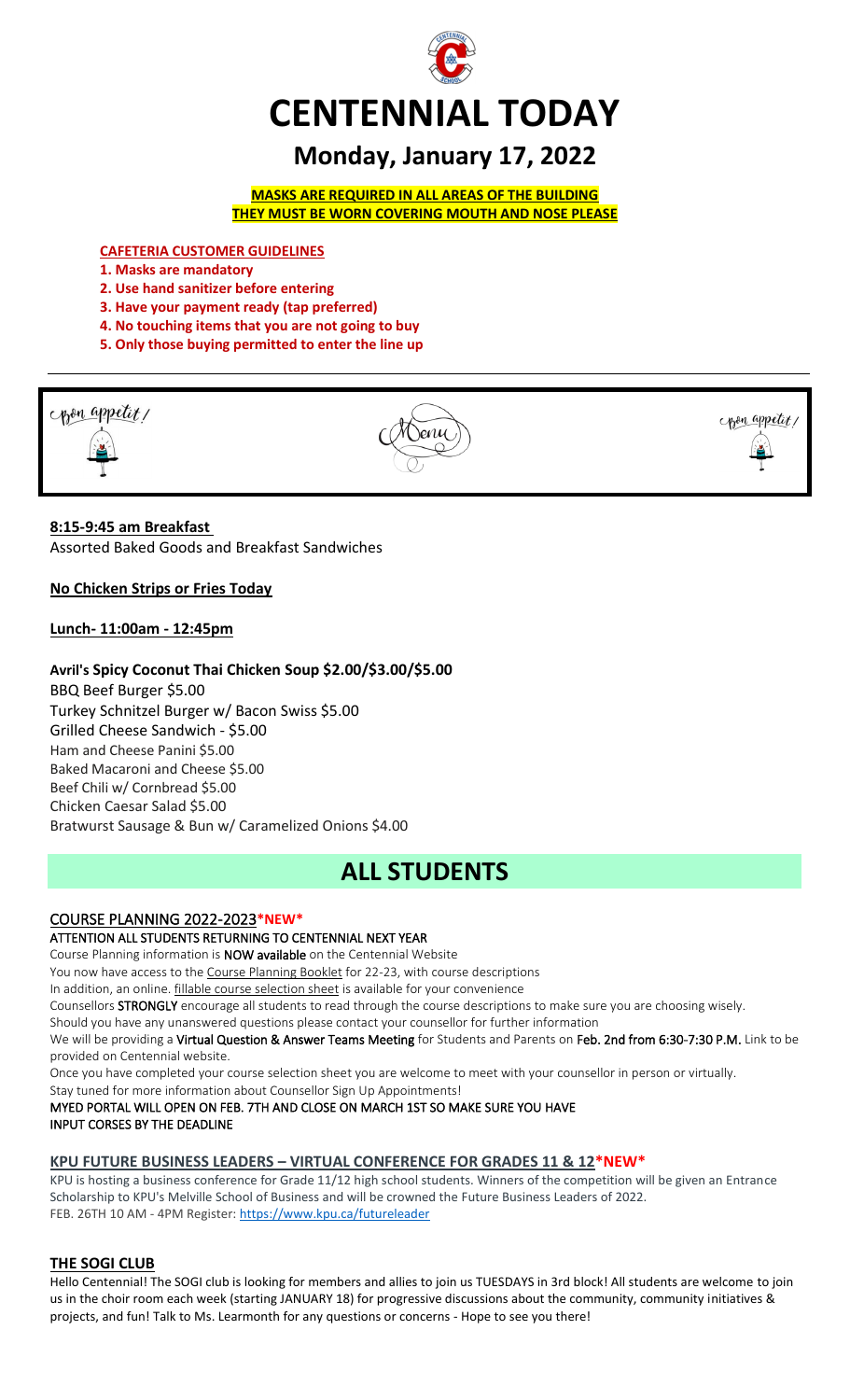#### **BC TEAL CHARITABLE FOUNDATION AWARDS \*NEW\***

Four awards of \$3,00o available to BC graduating students who entered Canada as **refugees**. Proof of **Permanent Residency or Canadian citizenship required.**

Read the criteria: [https://www.bcteal.org/teal-charitable-foundation/#tcf\\_awards\\_\\_\\_038\\_\\_how\\_to\\_apply](file://///d00-v02-p01/Shared_Data/076/Staff_Shared/Office/centennial%20today/Centennial%20Today%202021-2022/January%202022/​https:/www.bcteal.org/teal-charitable-foundation/%23tcf_awards___038__how_to_apply) **Deadline Jan. 31, 2022** David Lam/BC TEAL ELL

An ELL Grad with combined academic competence with school and community service, and who wishes to further his/her education at a post-secondary institution in British Columbia

[https://www.bcteal.org/award\\_scholarship/david-c-lam-ell-scholarship/](https://www.bcteal.org/award_scholarship/david-c-lam-ell-scholarship/​)

TCF Refugee Award

The TCF Refugee Award is for a refugee who has shown courage and determination while adapting to a new language and culture in Canada. It is valued at \$3,000.

[https://www.bcteal.org/award\\_scholarship/tcf-refugee-award/](https://www.bcteal.org/award_scholarship/tcf-refugee-award/)

#### **NICHOLAS COLLINS FOUNDERS REFUGEE AWARD\*NEW\***

The Nicholas Collins Founders Refugee Award is awarded to a refugee who has shown courage and determination while adapting to a new language and culture in Canada. It is valued at \$3,000. [https://www.bcteal.org/award\\_scholarship/nicholas-collins-founders-refugee-award/](https://www.bcteal.org/award_scholarship/nicholas-collins-founders-refugee-award/)

#### **TAIGA GALLI MEMORIAL REFUGEE AWARD\*NEW\***

The Taiga Galli Memorial Refugee Award is for a refugee who has shown courage and determination while adapting to a new language and culture in Canada. It is valued at \$3,000 [https://www.bcteal.org/award\\_scholarship/taiga-galli-memorial-refugee-award/](https://www.bcteal.org/award_scholarship/taiga-galli-memorial-refugee-award/)

#### **ARE YOU INTERESTED IN MAKING NEW STUDENTS FEEL WELCOME AT CENTENNIAL?**

We are looking for students who are willing to meet, greet, and support new students to Centennial. As a Centennial Ambassador you would meet with counsellors to develop skills around connecting with and supporting new students. Ambassadors would meet bi-weekly during period 3 to discuss support strategies for incoming students. Any students who speak a second language would be an asset, but all are welcome. **First meeting will be held on Monday, January 17** at 11:15 in the Counselling Area. See you there!!

#### **HOW WILL YOU GIVE BACK THIS YEAR?**

Participate in our monthly give-back challenges to enter draws for prizes. For more details, check out our Instagram @centgivesback for this month's challenges! Can't wait to see your entries, centaurs!

#### **LIBRARY SEATING LIMIT**

Starting this week, and likely at least until Omicron has run its course, the library is reducing seating capacity to 50 percent as we did last school year. This means, for example, no more than two people per table in the classroom area, and no seating on the floor of the Fiction Room, in the stacks, or on the stairs. It is very likely that the library will hit 50 percent early in Period 3, so if you want to study in the library, it would be best to come right away. Once we reach our seating limit, the doors will be closed until there is space. Note: You cannot come in and 'reserve' seats by leaving bags or books on them. If you leave after the doors have been closed, you may not be able to get in again until the end of the block. Thank you for your co-operation.

## **GRADE 12'S**

#### **STS SELECTION ERRORS\*NEW\***

If you have selected **VCC (Vancouver Community College)** on your STS you may want to double check that you have not selected **Vancouver Career College** in error. Please log in to make the change and add VCC.

Students who have made only ONE Post-Secondary selection will be receiving an email. Generally, students should strive to have at least TWO institutions selected. Not sure? Email Mrs. HW [dhealeywright@sd43.bc.ca](mailto:dhealeywright@sd43.bc.ca) for support.

## **SCHULICH LEADER NOMINATION AND BC EXCELLENCE AWARD NOMINATION APPLICATIONS \*NEW\***

Due this Wednesday Jan. 19<sup>th</sup> by 3:15. [https://www.sd43.bc.ca/school/centennial/ProgramsServices/CareerCentre/financeawards/Pages/default.aspx?login=-](https://www.sd43.bc.ca/school/centennial/ProgramsServices/CareerCentre/financeawards/Pages/default.aspx?login=-325083394#/=) [325083394#/=](https://www.sd43.bc.ca/school/centennial/ProgramsServices/CareerCentre/financeawards/Pages/default.aspx?login=-325083394#/=)





## **SFU STEM WORKSHOPS for high school students - Jan/Feb**

#### **STEM Speaker Series - Computer Science**

Date: Jan 22, 2022 (Saturday) Time: 1:00-2:00 pm Delivery: Online via Zoom Grade: 9-12 Cost: **Free** Sign-up link: <http://websurvey.sfu.ca/survey/416725881>

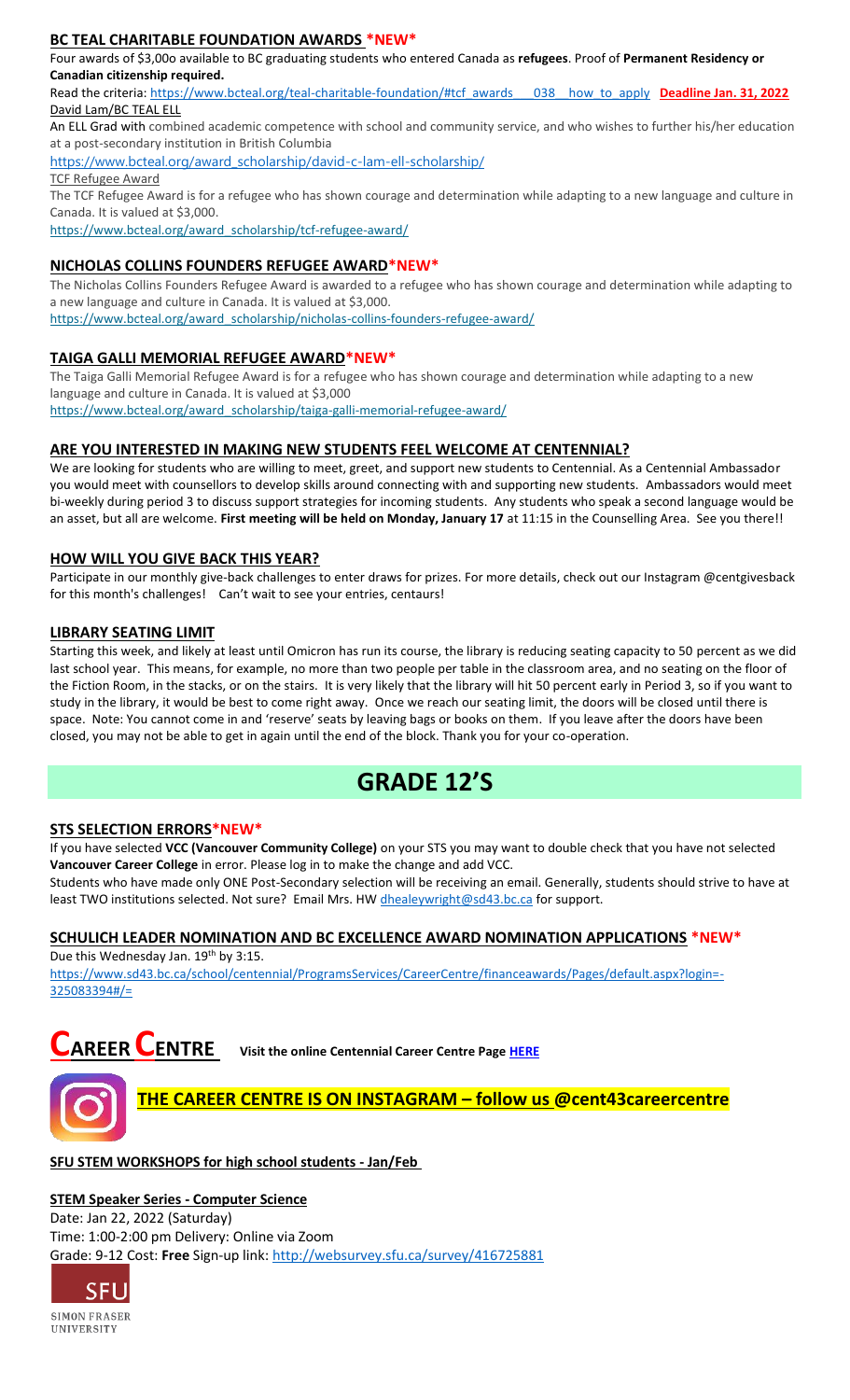## **PYTHON FOR DATA SCIENCE - SPRING 2022**

Date: Feb 26, Mar 5, 12, & 19, 2022 (every Saturday) Time: 1:00-2:30 pm Delivery: Online via Zoom Grade: 9-12 Cost: **Free** Sign-up link: <http://websurvey.sfu.ca/survey/416822222>

#### **UBC DEADLINE EXTENSION**

Planning to [apply to UBC](https://ssc.adm.ubc.ca/sscportal/apply.xhtml) this week[? INFO](https://you.ubc.ca/applying-ubc/blog/dates-and-deadlines/application-deadline-extension/#:~:text=Planning%20to%20apply%20to%20UBC,Time%20to%20submit%20your%20application) Because this year's application deadline falls on a Saturday (January 15), UBC has extended the date to make sure we're available to answer all your last-minute questions. Deadline extended to **Monday, January 17 at 11:59 p.m. PST.**

#### **THE SCHULICH LEADER SCHOLARSHIPS ARE ONE OF THE MOST VALUABLE (\$80,000 OR \$100,000) AWARDS IN CANADA \*NEW\***

Last year a graduating Centennial Student won this award! **Eligibility overview: <https://www.schulichleaders.com/apply?section=student>**

- Graduating high school student.
- Canadian citizen or PR
- Plan to enroll in an eligible STEM program at one of our partner universities [\(https://www.schulichleaders.com/universities\)](https://www.schulichleaders.com/universities) Meet the following criteria:
	- o Academic excellence, AND
	- o Leadership, charisma, and creativity. Strong consideration will be given to students with **financial need**
	- Be entrepreneurial minded and intend to pursue a career in one or more of the following focus areas
		- o Technology
		- o Engineering
		- o Entrepreneurship and business enterprise
		- o Applied Scientific research
	- We are not focusing on students who
		- o Focus on activism (environmental/ political/ societal)
		- o Intend to become a practicing physician and/ or medical researcher (i.e., Doctor, dentist, nurse, psychologist, pharmacist, optometrist, etc.)
		- o Intend to become a professor and conduct theoretical research

#### **To apply for school nomination (1) -Students must provide:**

**1. Interim transcript via Student Transcript Service or you counsellor.**

**2. Current resume'**

**3. The internal application answering 3 questions: [Schulich\\_Nominee\\_fillable\\_2022.pdf](https://www.sd43.bc.ca/school/centennial/ProgramsServices/CareerCentre/financeawards/Documents/Schulich_Nominee_fillable_2022.pdf)**

Please submit all items to Mrs. Healey Wright at [dhealeywright@sd43.bc.ca](mailto:dhealeywright@sd43.bc.ca) **Internal Deadline: 3:00 pm on Wednesday January 19th, 2022.**

#### **MYBLUEPRINT/SCOTIABANK SCHOLARSHIP WEBINAR**

**January 17th @ 1pm via zoom.** Get info on the Scotiabank scholarships as well as a SCHOLARSHIP SEARCH webinar hosted by Janet MacDonald from MycampusGPS. Registe[r http://education.myblueprint.ca/find-scholarships2022/](http://education.myblueprint.ca/find-scholarships2022/)

## **BEA KELLY TEEN VOLUNTEER AWARD**

- Eligible applicants are **young women** who:
- are currently in grade 12
- are planning to attend an accredited post-secondary institution after graduation
- have had significant and noteworthy accomplishments as volunteers
- live or attend school in the Tri-Cities area: Coquitlam, Port Coquitlam, Port Moody, Anmore or Belcarra

Fillable application here:<https://soroptimisttricities.org/wp-content/uploads/2021/09/bk-award-application-writeable-2021.pdf>

## **YOUTH TRANSFORMING SOCIETY LEADERSHIP VOLUNTEER OPPORTUNITIES (GR. 9 – 11)**

We are recruiting **Event Coordinators** and **Executive Team Members.** These positions are volunteer leadership positions that require a 1-year commitment. Position descriptions can be found on our website. The descriptions are also attached to this email. Please see attached a **poster** for your use. To fill out an **application form,** students can visit our website:<http://www.youthtransformingsociety.org/get-involved/>

The **application deadline** is **Monday January 17, 2022 at 11:59pm.**

## **STEM SPEAKER SERIES - SFU**

#### **January 22, 2022 | Grade 9-12**

The STEM Speaker Series provides secondary school students with the opportunity to meet and interact with university students, faculty members, and/or working professionals in STEM fields.

For our January talk, SFU's Dr. Igor Shinkar will introduce the field of computer science, focusing on a topic known as **computational complexity**.